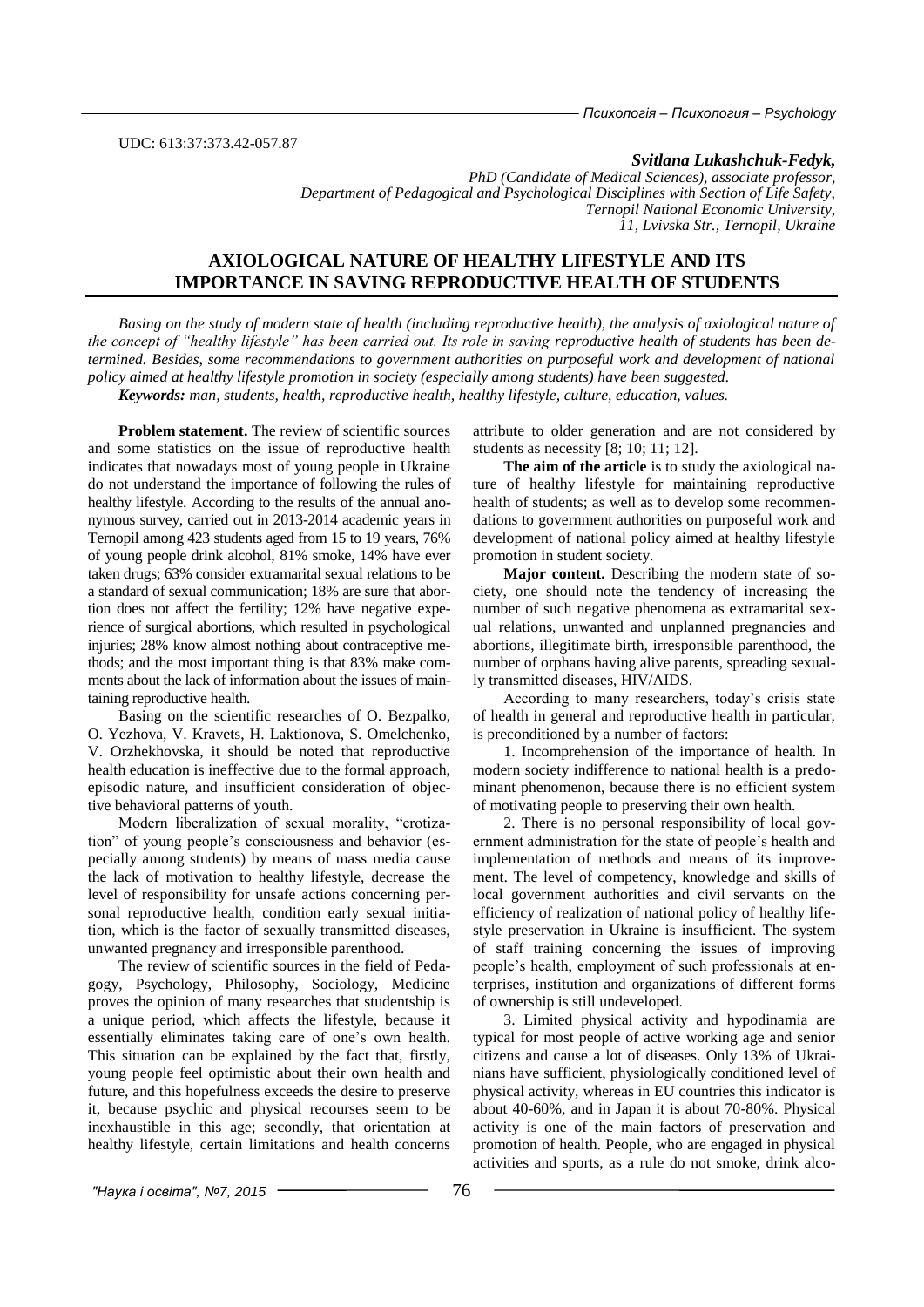hol, take drugs and as a result are less susceptible to HIV/AIDS and other diseases.

4. Smoking and alcohol consumption. There is a great number of not only alcohol-related diseases but moreover alcohol-related crimes, social problems in families and great losses for the economy of the country in general.

Thus, changes in economic and social environment, which have happened during the last decade, extremely negatively affect public health (particularly reproductive) and it has become an urgent social problem of modern society. Especially it concerns countries, which have no economic recourses, well-developed social sphere and stable political situation. To a great degree it concerns Ukraine, which has been experiencing social and economic transformations since the mid 1990s. The course of events has negatively affected health and social state of most Ukrainians; and the most serious thing is that it has affected physical, reproductive, psychic, spiritual and social health of the younger generation.

Based on the theoretical review, we have found that reproductive health is one of the most important components of human general health. This hypothesis is undeniable and axiomatical, that is why the spreading of fundamental standards and principles concerning general health is quite reasoned.

The lifestyle of young people is determined by the world experience, which conditions the state of general health (including reproductive). The prospective of population health improvement is associated with the system activity aimed at healthy lifestyle formation, especially among students.

Within the context of this study some works concerning the formation of healthy lifestyle, value attitude towards health and preventative measures of bad habits among youth are especially important. For example, V. Vodopianov considers the concept of healthy lifestyle as a unique social value, on which activity of a personality as a kind of occupation, as a social quality manifesting the high level of "involvement" of an individual into social relations depends [5, p. 55]. I. Berezin [2, p. 184] suggests the following interpretation of the concept of "healthy lifestyle": person's holistic worldview, certain selfattitude, attitude towards one's own health and in general meaning – one's own life. Besides, S. Popov [9, p. 93] thinks that healthy lifestyle should be based on certain social and biological requirements. He notes that social significance of young person's healthy lifestyle is determined first of all by the fact that it helps to reveal and develop the personal qualities necessary in terms of dynamic development of the society. These qualities are the following: high mental and physical capacity, social activity, creative longevity, highly moral attitude towards the society.

Some authors, for example L. Kasenok [6], who studied the process of forming moral values of healthy lifestyle, was sure that the category of "healthy lifestyle" had appeared as a result of human life under social conditions and had been determined by peculiarities of external and internal factors. Along with this, external factors determine healthy lifestyle (social environment, culture, material, living and natural conditions). Internal (psychopedagogical) determinants and conditions are the following: motivational and axiological sphere of a personality, its value orientations, interests, requirements, attitudes towards healthy lifestyle, individual qualities and peculiarities. L. Alioshyna [1] considers healthy lifestyle as a system of individual manifestations of a personality (moral, spiritual, physical) in different fields of activity (educational, communal, communicative), which reflects the attitude of social environment from the perspective of health importance and contribute to the maintenance of the organism resistance according to the age, maximum activity of a person in everyday life and work.

Among recent scientific papers the works of A. Izytkin, A. Stepanov and H. Tsarhorodtsev are worth noticing. Their researches have contributed to the development of the scientific concept of human healthy lifestyle, promoting the view that "health is the universal human value and is gradually turning into the significant indicator and at the same time the necessary condition of a progress of the social system in general and a personality in particular" [7, p. 15].

However, some social functions should be peculiar to the healthy lifestyle as a social process and a phenomenon. For instance, S. Blazhei distinguishes the following four functions, which are the properties of the concept of "healthy lifestyle": identifying, comparative, assessing and integrating.

The identifying function allows to distinguish individuals, groups of people, whose lifestyle assists or prevents the preservation and promotion of their own health.

The comparative function allows not only to distinguish, but also to compare the specific characteristics of healthy lifestyle of people from the standpoint of their health. In this case the comparison of individuals identified according to their lifestyle can be performed by means of different parameters: firstly, by subjective socio-economic and cultural conditions, under which a certain lifestyle is implemented; secondly, by structural characteristics of the processes of person's socio-cultural life organization; thirdly, by the complexity and mobility of the lifestyle of different social groups representatives in the course of studying the dynamic aspects of human socio-cultural life.

The assessing function allows to consider the qualitative characteristic of person's lifestyle as a specific social value. The basis of such assessment is concrete historical ideas about the tendencies of the development of social life from the standpoint of human health.

The integrating function reflects the unity of sociomedical, medical and hygienic, medical and biological, psycho-pedagogical researches of human lifestyle [3, p. 22].

When studying the issue of healthy lifestyle researches distinguish three investigation levels: theoretical (socio-philosophical), specialized scientific theoretical and specialized scientific empirical one. The essence, structure and the dynamics of human lifestyle are determined in the most common form at the socio-

*"Наука і освіта", №7, 2015* 77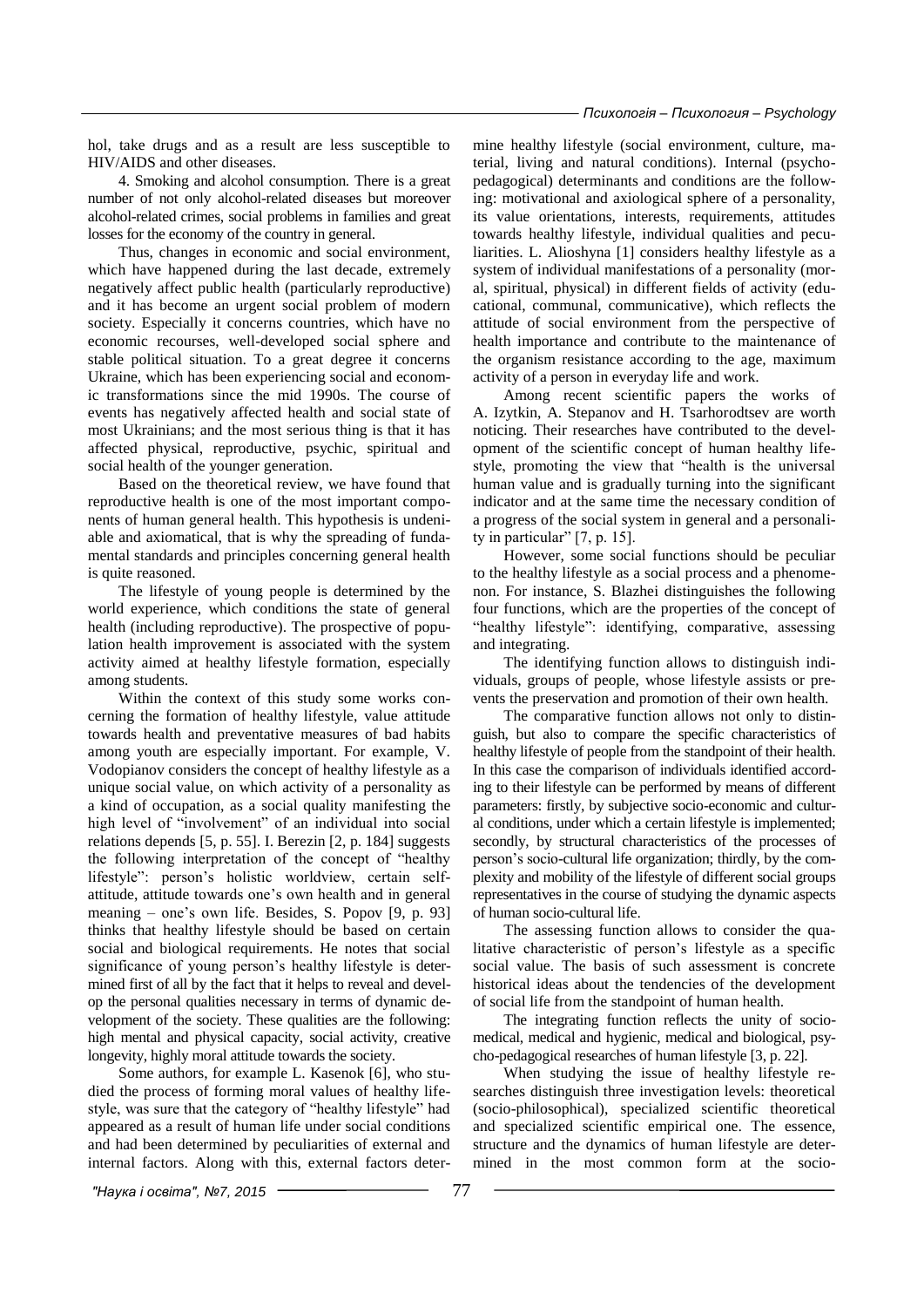philosophical level. When studying general issues of lifestyle, philosophers develop theoretical, methodological, worldview, ethic, value and ideological foundations for the next two levels of investigation. At the specialized scientific theoretical level structural and dynamic aspects of human lifestyle in different branches of its revealing are determined. At this stage of research the methodology of certain sciences is used. Thus, one can state about ecological, psychological, pedagogical, medical and sociological aspects of studying the issue of lifestyle.

From a practical perspective, the investigation of human lifestyle at the specialized scientific theoretical level is the most important, because it becomes more specific depending on the way of its integration into the conceptual apparatus of different sciences. At the specialized scientific empirical level practical researches of different specific scientific aspects of healthy human lifestyle are carried out. At this level special interdisciplinary researches of lifestyle are performed. The characteristic feature of such researches is their connection with the diversity of life activities of a certain person. Thus, the whole process of creative activity of a person during social and historical development, oriented at the formation of ideas about the healthy lifestyle and motives of behavior in everyday life, should be considered as a component of social cognition [4, p. 142].

That is why the policy of forming healthy lifestyle, according to researches, requires the following:

#### **ЛІТЕРАТУРА**

1. Алешина Л. И. Формирование мотивации здорового образа жизни будущего учителя в процессе профессиональной подготовки: Дис. канд. пед. наук.: спец. 13.00.08 / Л. И. Алешина. – Волгоград, 1998. – 208 с.

2. Березин И. П. Школа здоровья / И. П. Березин. – М.: Моск. рабочий, 1989. – С. 55-57.

3. Блажей С. Понятие «здоровый образ жизни» и его место в медицинском познании / С. Блажей // Философские вопросы медицины и биологии. – 1990. – вып. 22. – С. 22-25.

4. Горбань А. В. Здоровый образ жизни как объект познания (социально-философский анализ) / А. В. Горбань // Культура народов Причерноморья. – 1999. – №10. – С. 142-144.

5. Водопянов В. И. Активный здоровый образ жизни и нормология / В. Н. Водопянов // Методологические и социальные проблемы медицины и биологии. – 1986. – Вып. 6. – С. 87-90.

6. Касенок Д. Э. Формирование нравственных ценностных ориентаций здорового образа жизни у старшеклассников средствами физического воспитания: дис. канд. пед. наук: спец. 13.00.01 / Д. Э. Касенок. – Витебск, 1998. – 143 с.

#### **REFERENCES**

1. Aleshina, L. I. (1998). Formirovanie motivatsii zdorovogo obraza zhizni buduschego uchitelya v protsesse professionalnoy podgotovki [Forming motivation of healthy

- purposeful efforts of all politicians and other state and social leaders, as well as other workers who deal with preparing and taking management decisions concerning the consequences of these decisions and actions for individual and public health;

- the unity of such efforts into common actions of all leaders in every field of activity, at every hierarchical level of state structure and non-governmental organizations, consideration of the consequences of their decisions;

- aspiration of the society to form in politicians and other leaders' consciousness responsible attitude towards the state of health of the society in general and each personality in particular, to create a mechanism of politicians' reporting, consideration of their activity from the standpoint of the efficiency for health in physical, psychical, spiritual and social suspects [11, p. 86].

**Conclusions.** Considering all the above mentioned conditions rules of healthy lifestyle must be promoted and implemented in everyday life of the society. The promotion of healthy lifestyle must become the priority of state policy, especially in Ukraine, where the population is decreasing. We are sure that much more attention should be paid nowadays to the issues of the formation of students' healthy lifestyle, value orientations to healthy lifestyle; promotion of healthy lifestyle among students; medical and biological as well as psycho-pedagogical foundations of healthy lifestyle.

7. Омельченко Ж. Формування в учнів загальнолюдських цінностей / Ж. Омельченко // Рідна школа. – 1999. - №10. – С. 15-18.

8. Охорона здоров'я в Україні: проблеми та перспективи / заг. ред. В. М. Пономаренка. – Тернопіль: Укрмедкнига, 1999. – С. 68-69.

9. Попов С. В. Валеология в школе и дома: о физическом благополучии школьников / С. В. Попов. – СПб: Союз, 1997. – С. 93-96.

10. Сучасні підходи у сфері охорони громадського здоров'я та його популяризації / упоряд. Н. В. Мірошниченко за заг. ред. У. Д. Звєрєвої. – К.: Наук. світ, 2003. – С. 95-96.

11. Юрченко І. С. Досвід реалізації проектів по формуванню здорового способу життя молоді в Україні / І. С. Юрченко // Соціально-педагогічні аспекти збереження та зміцнення здоров'я дітей та молоді в Україні: матер. Всеукр. наук.-практ. конф. (12-13 квітня 2007 р.) – Мелітополь, 2007. – С. 93-94.

12. Якименко С. І., Оксенчук Н. В. Формування культури здорового способу життя учнів основної школи у позакласній роботі: навчально-методичний посібник / С. І. Якименко, Н. В. Оксенчук. – К.: Видавничий Дім «Слово», 2012. – С. 39-43.

lifestyle in future teacher in the process of professional training]. *Candidate's thesis*. Volgograd [in Russian].

*"Наука і освіта", №7, 2015* 78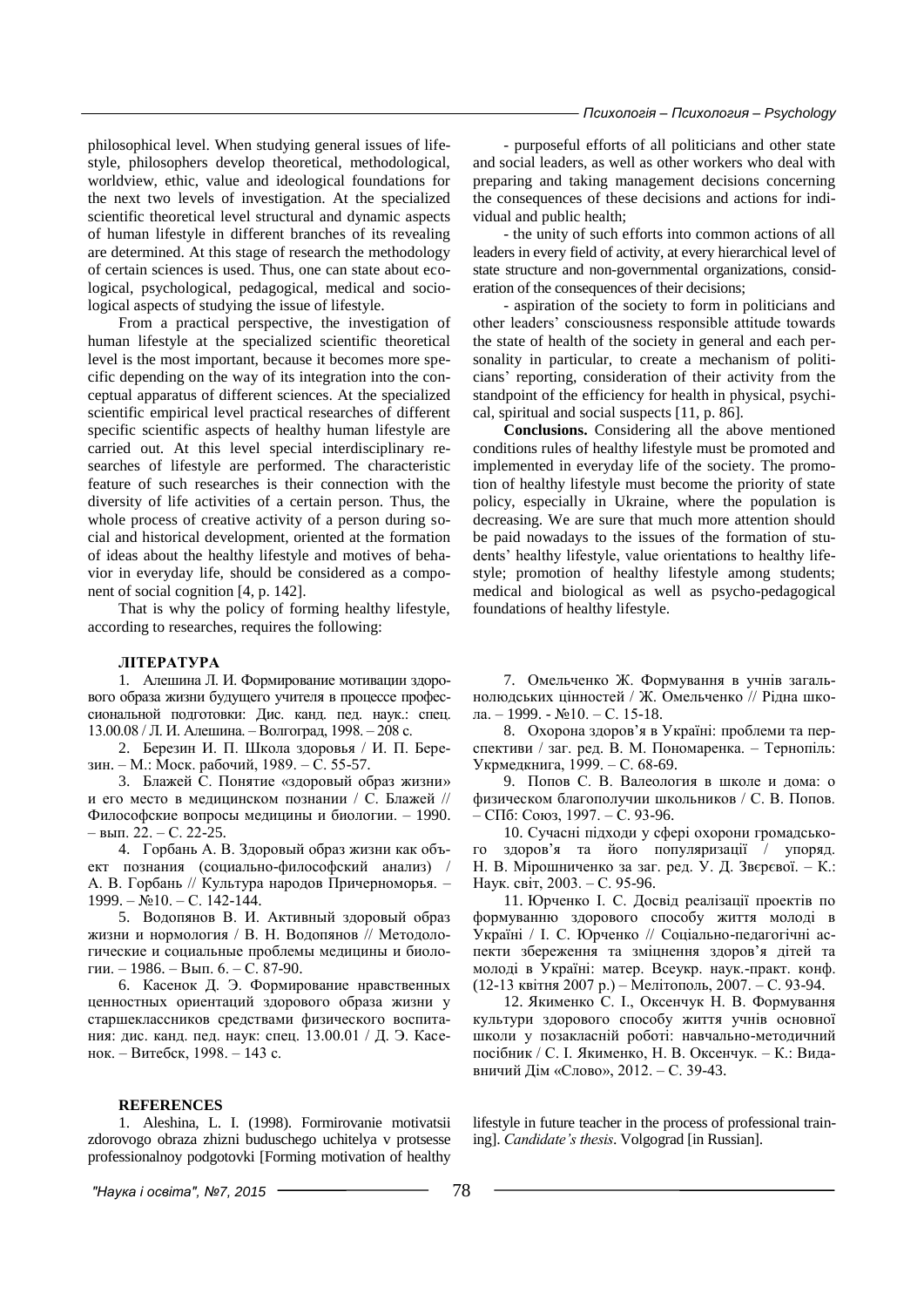2. Berezin, I. P. (1989). *Shkola zdorovya [School of health].* Moscow: Mosk. Rabochiy [in Russian].

3. Blazhey, S. (1990). Ponyatie «zdorovyiy obraz zhizni» i ego mesto v meditsinskom poznanii [The concept of healthy lifestyle and its role in medical knowledge]. *Filosofskie voprosy meditsiny i biologii – Philosophical issues of medicine and biology, 22, 22-25* [in Russian].

4. Gorban, A. V. (1999). Zdorovyiy obraz zhizni kak obiekt poznaniya (sotsialno-filosofskiy analiz) [Healthy lifestyle as a subject of knowledge: socio-philosophical review]. *Kultura narodov Prichernomorya – Culture of nations of Black Sea region, 10, 142-144* [in Russian].

5. Vodopyanov, V. I. (1986). Aktivnyiy zdorovyiy obraz zhizni i normologiya [Active lifestyle and normology]. *Metodologicheskie i sotsialnyie problemy meditsiny i biologii – Methodical and social issues of medicine and biology, 6, 87-90* [in Russian].

6. Kasenok, D. E. (1998). Formirovanie nravstvennykh tsennostnykh orientatsiy zdorovogo obraza zhizni u starsheklassnikov sredstvami fizicheskogo vospitaniya [Forming moral value orientations of healthy lifestyle in senior school children by means of physical education]. *Candidate's thesis.* Vitebsk [in Russian].

7. Omelchenko, Zh. (1999). Formuvannia v uchniv zahalnoliudskykh tsinnostei [Forming general human values in school children]. *Ridna shkola Native school, 10, 15-18* [in Ukrainian].

8. Ponomarenko, V. M. (Ed). (1999). *Okhorona zdorovia v Ukraini: problemy ta perspektyvy [Health protection in Ukraine: problems and prospects].* Ternopil: Ukrmedknyha [in Ukrainian].

9. Popov, S. V. (1997). *Valeolohyia v shkole y doma: o fyzycheskom blahopoluchyy shkolnykov [Valeology at school and at home: about physical well-being of school children].* Saint Petersburg: Soiuz [in Ukrainian].

10. Miroshnychenko, N. V., Zvierieva, U. D. (2003). *Suchasni pidkhody u sferi okhorony hromadskoho zdorovia ta yoho populiaryzatsii [Modern approaches to the sphere of protecting social health and its promotion].* Kyiv: Nauk. svit [in Ukrainian].

11. Yurchenko, I. S. (2007). Dosvid realizatsii proektiv po formuvanniu zdorovoho sposobu zhyttia molodi v Ukraini [Experience of implementing projects on forming healthy lifestyle of youth in Ukraine]. *Sotsialno-pedahohichni aspekty zberezhennia ta zmitsnennia zdorovia ditei ta molodi v Ukraini – Socio-pedagogical aspects of promoting and saving health of children and yuth in Ukraine: proceedings of all-Ukrainian conference*. Melitopol [in Ukrainian].

12. Yakymenko, S. I., Oksenchuk, N. V. (2012). *Formuvannia kultury zdorovoho sposobu zhyttia uchniv osnovnoi shkoly u pozaklasnii roboti: navchalnometodychnyi posibnyk [Forming the culture of health lifestyle in pupils of secondary school in extracurricular activities].* Kyiv: Vydavnychyi Dim «Slovo» [in Ukrainian].

#### *Світлана Володимирівна Лукащук-Федик,*

*кандидат медичних наук, доцент кафедри педагогічних та психологічних дисциплін із секцією безпеки життєдіяльності людини, Тернопільський національний економічний університет,* 

*вул. Львівська, 11, м. Тернопіль, Україна*

### **ЦІННІСНА ПРИРОДА ЗДОРОВОГО СПОСОБУ ЖИТТЯ ТА ЇЇ ЗНАЧЕННЯ ДЛЯ ЗБЕРЕЖЕННЯ РЕПРОДУКТИВНОГО ЗДОРОВ'Я СТУДЕНТСЬКОЇ МОЛОДІ**

Проведено аналіз досліджень, які стосуються формування здорового способу життя, ціннісного ставлення до здоров'я і профілактики шкідливих звичок у молодіжному середовищі. Також представлено результати моніторингу ставлення студентської молоді м. Тернополя до здорового способу життя, розуміння молодими людьми впливу таких негативних чинників на репродуктивне здоров'я, як вживання алкоголю, наркотиків, тютюнопаління, дошлюбні статеві стосунки, аборти тощо. Встановлено, що студентська молодь у цілому проінформована щодо питань збереження репродуктивного здоров'я, проте значна її частина не має повноцінної інформації та знань щодо репродуктивного здоров'я в цілому та безпеки статевих стосунків зокрема. Автор пропонує конкретні рекомендації щодо створення системи інформування з питань репродуктивного здоров'я молоді. З'ясовано, що формування здорового способу життя вимагає: 1) волі: консолідації цілеспрямованих зусиль усіх політиків, інших державних і громадських діячів, працівників, що мають відношення до підготовки та прийняття управлінських рішень стосовно прогнозування наслідків цих рішень і дій для індивідуального й суспільного здоров'я; 2)рішучих дій: поєднання зусиль у спільну роботу суспільних діячів усіх галузей на всіх ієрархічних рівнях державної структури і громадських організацій; 3) змін: прагнення суспільства до формування в свідомості усіх політичних діячів та інших людей, які мають відношення до цього процесу, керівного імперативу відповідальності за стан громадського та індивідуального здоров'я, створення механізму підзвітності політиків, аналізу їхньої діяльності з точки зору ефективності для здоров'я в усьому розмаїті його цілісного розуміння – фізичного, психічного, духовного, соціального. Також зроблено висновок про те, що світовий досвід не тільки зумовлює стан здоров'я (зокрема репродуктивного), але й визначає спосіб життя, який веде молодь. Тому перспектива поліпшення громадського здоров'я пов'язана із системною діяльністю щодо формування культури здорового способу життя, особливо у студентському середовищі.

*Ключові слова:* людина, студенти, здоров'я, репродуктивне здоров'я, здоровий спосіб життя, культура, виховання, цінності.

*"Наука і освіта", №7, 2015* 79